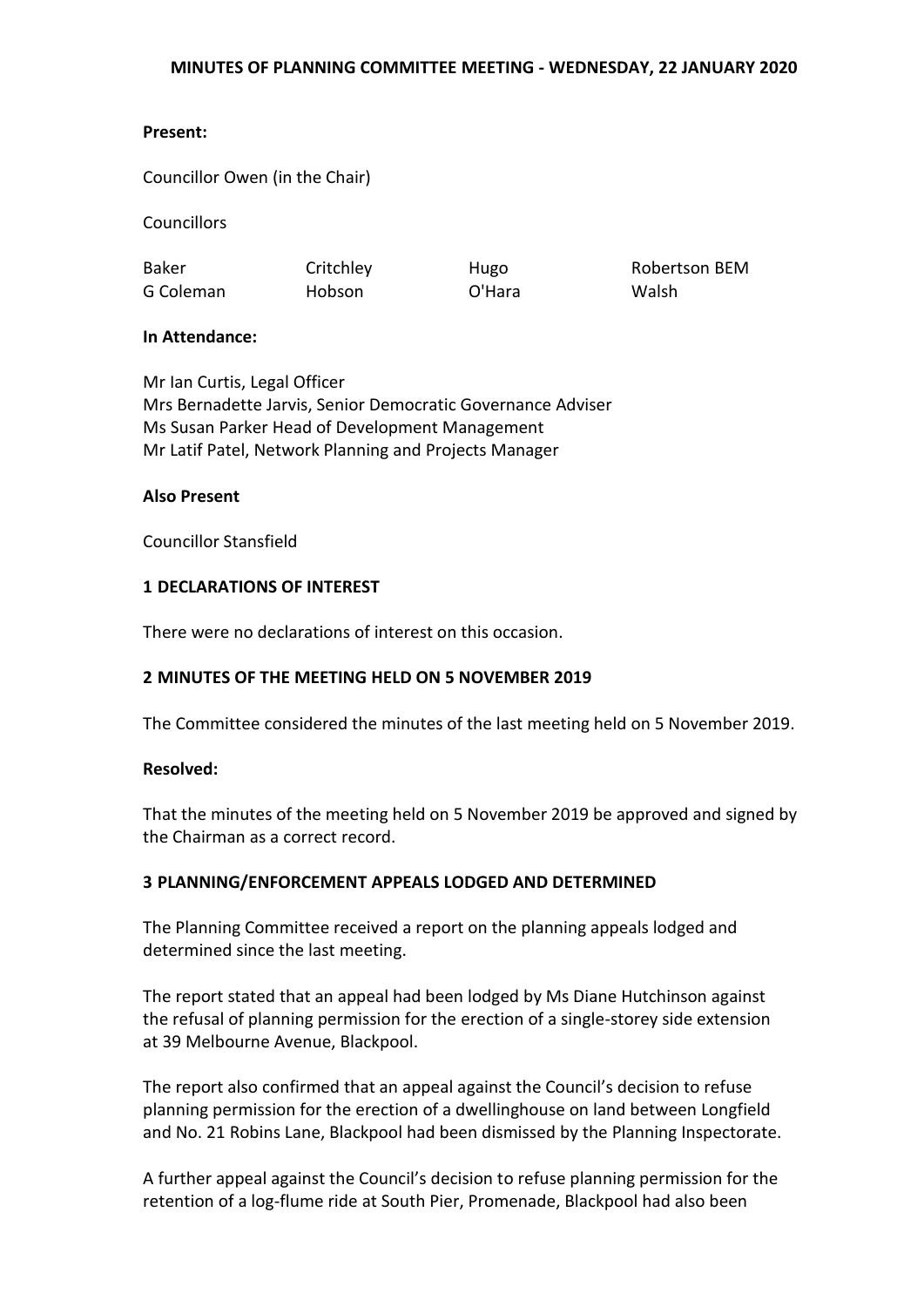dismissed by the Planning Inspectorate.

**Resolved:** To note the report.

# **4 PLANNING ENFORCEMENT UPDATE REPORT - OCTOBER 2019**

The Committee considered the summary of planning enforcement activity within Blackpool during October 2019.

The report stated that 52 new cases had been registered for investigation, four cases had been resolved by negotiation without recourse to formal action and 28 cases had been closed as there had either been no breach of planning control found, no action was appropriate or it had not been considered expedient to take action.

The report also stated that one Enforcement Notice had been served in October 2019.

The report also provided comparative information for the same period last year.

**Resolved:** To note the outcome of the cases set out in the report and to support the actions of the Service Manager, Public Protection Department.

# **5 PLANNING ENFORCEMENT UPDATE REPORT - NOVEMBER 2019**

The Committee considered the summary of planning enforcement activity within Blackpool during November 2019.

The report stated that 29 new cases had been registered for investigation, 19 cases had been resolved by negotiation without recourse to formal action and 62 cases had been closed as there had either been no breach of planning control found, no action was appropriate or it had not been considered expedient to take action.

The report also provided comparative information for the same period last year.

**Resolved:** To note the outcome of the cases set out in the report and to support the actions of the Service Manager, Public Protection Department.

## **6 PLANNING ENFORCEMENT UPDATE REPORT - DECEMBER 2019**

The Committee considered the summary of planning enforcement activity within Blackpool during December 2019.

The report stated that 16 new cases had been registered for investigation, 16 cases had been resolved by negotiation without recourse to formal action and 50 cases had been closed as there had either been no breach of planning control found, no action was appropriate or it had not been considered expedient to take action.

The report also provided comparative information for the same period last year.

**Resolved:** To note the outcome of the cases set out in the report and to support the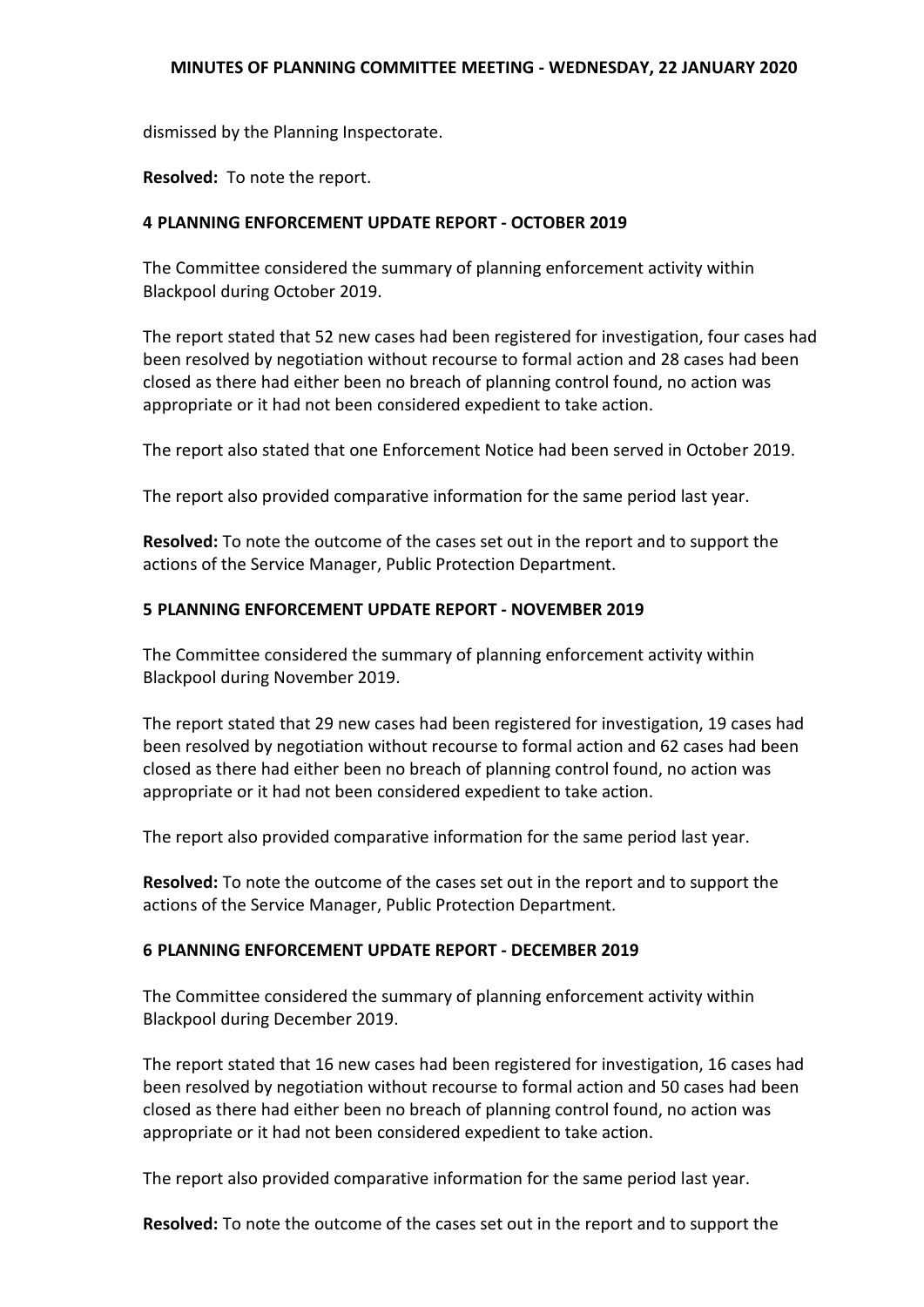actions of the Service Manager, Public Protection Department.

### **7 PLANNING APPLICATIONS AND APPEALS PERFORMANCE**

The Committee considered an update report on the Council's performance against Government targets for the third quarter of the 2019/2020 financial year.

The report stated that for the quarter October – December 2019, the Council's performance in terms of speed was 88% of major applications determined within 13 weeks or an agreed Extension of Time against a target of 60% and 88% of non-major applications determined within 8 weeks or an agreed Extension of Time against a target of 70%.

**Resolved:** To note the report.

# **8 PLANNING APPLICATION 19/0588 - LAND TO REAR OF 1-7 BROAD OAK LANE, BLACKPOOL, FY3 0BZ**

The Committee considered planning application 19/0588 requesting permission for the erection of three detached bungalows with associated access road.

Miss Parker, Head of Development Management, provided the Committee with an overview of the application and presented an aerial view of the site and the proposed site layout and location plans. She advised that the site was located in a designated area of countryside and outlined the broad principles of Policy NE2 of the Local Plan that sought to direct development to brownfield sites to safeguard the character of the countryside. She referred to the officer's recommendation to refuse the application as it represented inappropriate development in the countryside and referred to the technological information received raising highway safety, drainage and flood risk concerns. Ms Parker reported on a further objection received from Natural England that could potentially be overcome but it had not been considered reasonable to request further work to be undertaken in view of the current recommendation for refusal. This also applied to the potential to redesign the property closest to the road to address visual impact.

Councillor Singleton, Fylde Borough Councillor for Staining and Weeton Villages, spoke in objection to the application. His main concerns related to flooding in the area and its impact on local residents, the location of the proposed development within open countryside and his view that the proposed development would join Staining to Blackpool. Councillor Angel, Staining Parish Council, also spoke in objection to the application highlighting the rural setting and character of the area and his view of the impact on local residents from the proposed development in terms of noise and disturbance and loss of light and privacy. Mrs Knowles, local resident, also spoke in objection to the application highlighting the detrimental impact she had experienced personally from flooding. Mr Titford, local resident, spoke against the application highlighting the need to preserve the biodiverse character of the area and his view of the detrimental impact of the proposed development on local habitat. Mr Monks, local resident, spoke in objection to the application advising on his recent move into the area and questioned the health and safety of building more properties when in his view the current drainage capacity was insufficient for the existing properties.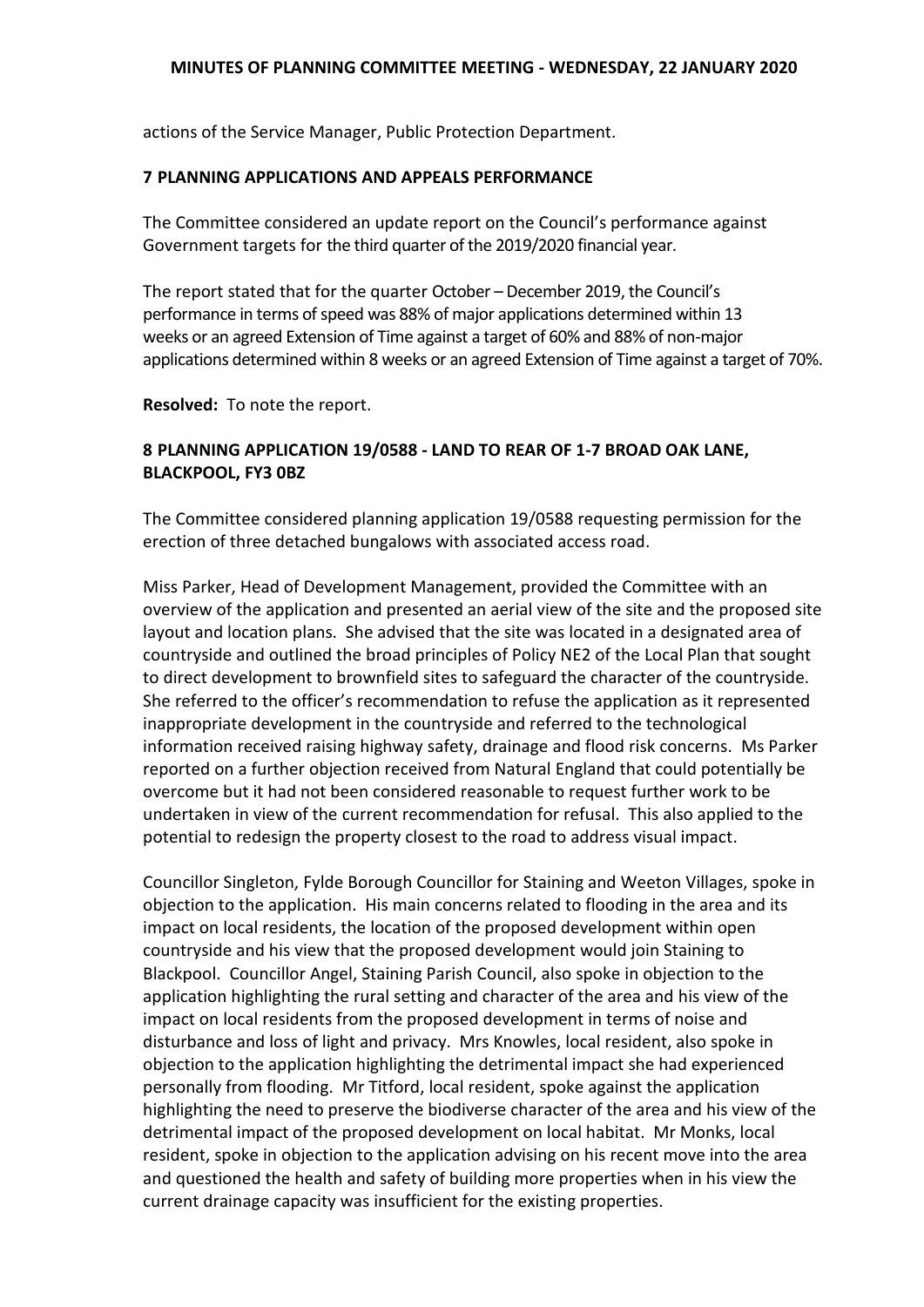Miss Parker, Head of Development Management, advised the Committee of e-mail correspondence she had received from highways and drainage officers since publication of the Update Note stating that further research had indicated that a potential solution may be available to overcome the objections regarding flooding. However, she highlighted that this potential solution had not been investigated and was not included in the application currently before Committee. She reminded Members that the concerns regarding the impact on the character of the area and highway safety remained unchanged.

Mr Beardmore, applicant, spoke in support of the application. He highlighted other developments in the countryside area which represented a departure from policy. He referred to a shortfall in housing provision and the benefit of the proposed development in terms of providing quality housing and enabling local residents to downsize into bungalows, improvements to a derelict area of land and positive impact of the proposed development on the community of Staining. He also disputed the objections raised and did not consider that the proposed development would be responsible for flooding in the area.

Councillor Stansfield, Ward Councillor, referred to the applicant's previous applications for the site and his efforts to address all the issues raised. He disputed the issue raised regarding access to the site and questioned the objection from United Utilities to the proposed development in view of the fact that it had raised no objection to a previous application that had proposed a greater number of properties. He advised on his view of the benefits of the proposed development and highlighted the significant area of countryside that would still be available following the development.

Miss Parker, Head of Development Management, reminded the Committee that whilst other applications had been granted for housing developments in the countryside area, they were not comparable in terms of the size and benefits gained. She also reminded the Committee that the Council was now able to demonstrate its ability to meet its five year housing supply requirement and referred to the inaccessibility of the site in terms of local facilities and transport.

Responding to a question from the Committee regarding access to the site, Mr Patel, Network Planning and Projects Manager, reported on the recommended highway standards for the site indicating that whilst the proposed development would not be required to meet these standards, because the road would be unadopted, it was recommended that they should be followed.

The Committee considered the application and noted the United Utilities' concerns regarding the drainage scheme.

**Resolved:** To refuse the application for the reasons outlined in the decision notice which can be accessed via the link below:

[https://idoxpa.blackpool.gov.uk/online](https://idoxpa.blackpool.gov.uk/online-applications/applicationDetails.do?activeTab=documents&keyVal=_BLCKP_DCAPR_63457)[applications/applicationDetails.do?activeTab=documents&keyVal=\\_BLCKP\\_DCAPR\\_63457](https://idoxpa.blackpool.gov.uk/online-applications/applicationDetails.do?activeTab=documents&keyVal=_BLCKP_DCAPR_63457)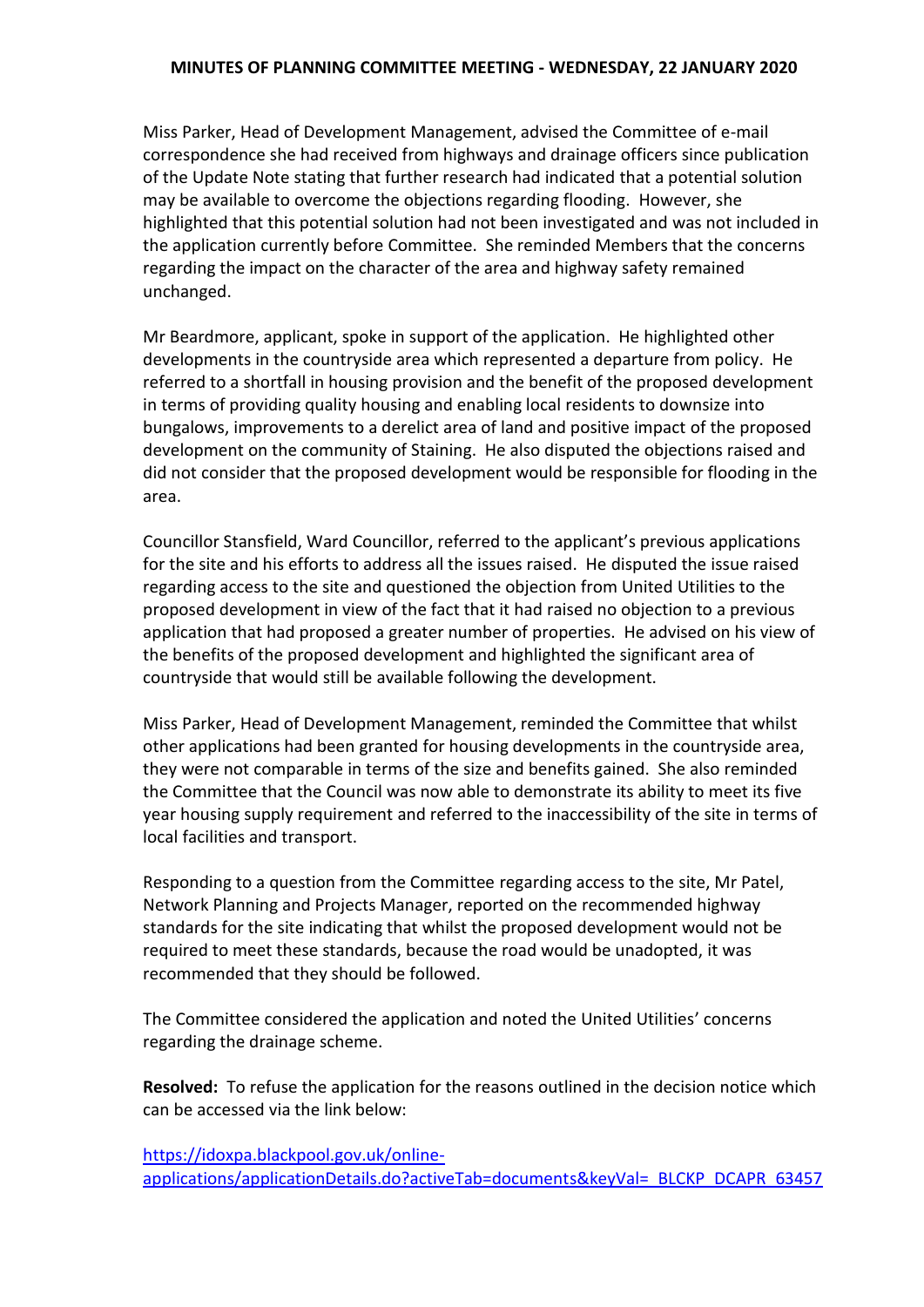Background papers: Applications, plans and replies to consultations on the application.

## **NOTE: MOTION MOVED, SECONDED, VOTED UPON AND LOST**

During consideration of this item the following motion was moved, seconded, voted upon and lost:

'That the application be approved.'

# **9 PLANNING APPLICATION 19 0720 - 8 NORBRECK ROAD, BLACKPOOL**

The Committee considered 19/0720 requesting permission for the erection of a four/ five and six storey block 34 self-contained apartments including refuse store, cycle store, landscaping and vehicular access from Norbreck Road with car parking for 30 vehicles to the rear. (Resubmission planning application 19/0382).

Miss Parker, Head of Development Management, provided the Committee with an overview of the application and presented aerial and street views of the site, the proposed site layout and location plans and visual images of the proposed development. She reported on the potential for the development to bring back into use a derelict area of land and the significant amendments made by the applicant in response to officer's concerns since initial submission of the application. Ms Parker advised that the level of parking provision was below the maximum requirements for the scale of the development, however, in her view this was considered acceptable given its accessible location. She also acknowledged that the housing mix fell short of the standard requirement as defined in Core Strategy Policy CS13, but considered that this was outweighed by the benefits of the proposed development. Ms Parker referred Members to the information in the Update Note that detailed the agent's agreement to pay contributions to public open space and off-site highway works. The Update Note also stated that based on a viability assessment it had been accepted that contributions towards education or affordable housing could not be made if the scheme was to remain viable. She also referred to the relatively recent requirement for financial contribution towards local healthcare and the expectation that this would also be financially unviable for the proposed development. Ms Parker summarised by reporting on her view of the benefits of the proposed development in terms of its design, its lack of unacceptable detrimental impact on the amenity of the residents of nearby properties and the opportunity to bring a vacant site back into use. On balance, in Ms Parker's view, the benefits of the proposed development outweighed the requirement for financial contributions towards housing and education and recommended the application for approval, subject to the proposed conditions being attached to the permission if granted.

Responding to questions from the Committee, Ms Parker explained the viability assessment calculations made on behalf of the applicant had been verified by officers who were satisfied that they accurately assessed the viability of financial contributions.

Mr Carter, Applicant's Agent, spoke in support of the application, and advised on the significant amendments made to the application by the applicant to ensure that it accorded with both local and national policies. He also highlighted the applicant's